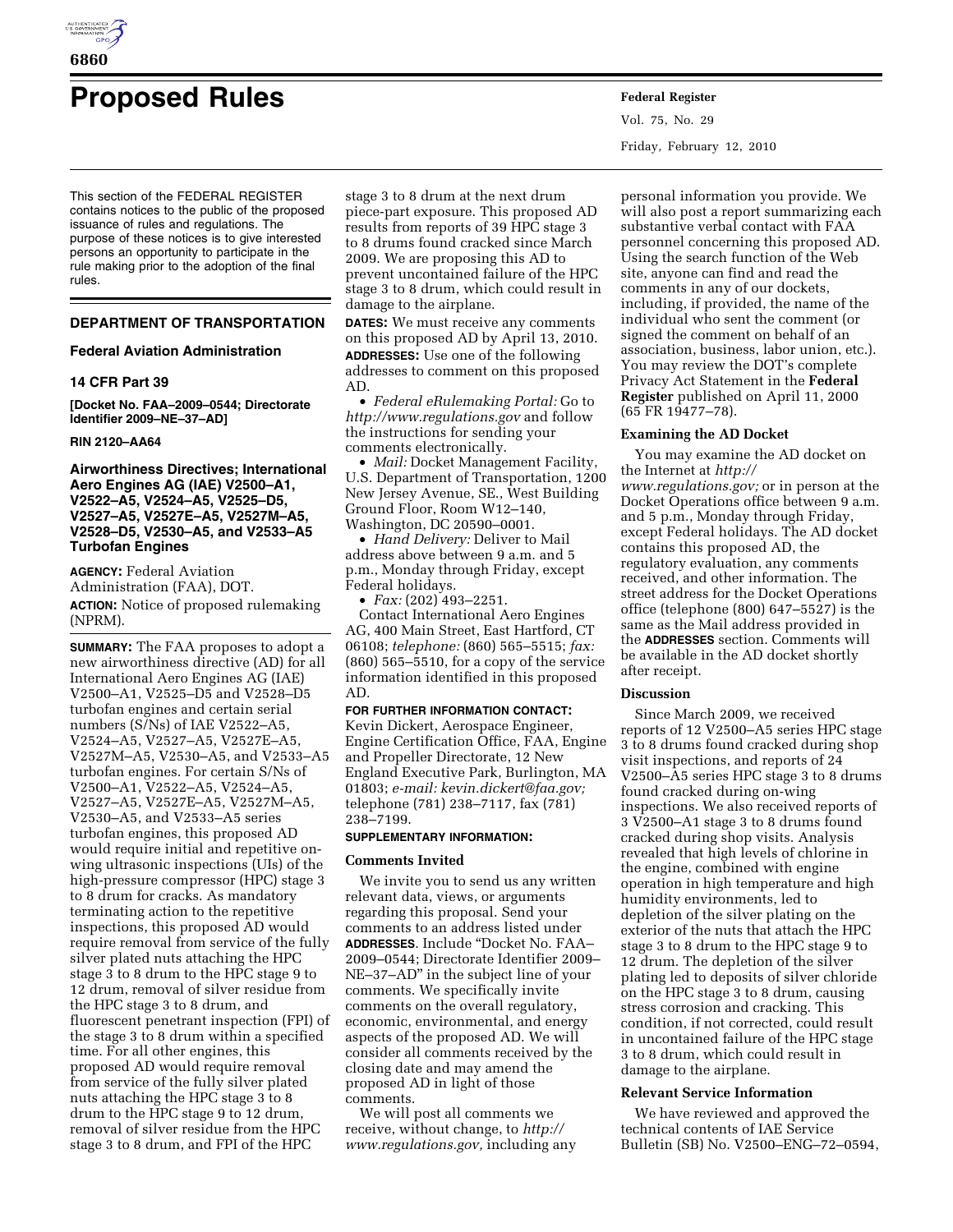Revision 5, dated November 23, 2009, and IAE SB No. V2500–ENG–0603, Revision 1, dated December 18, 2009, which describe procedures for performing initial and repetitive onwing UIs of HPC stage 3 to 8 drums for cracks. We have also reviewed and approved the technical contents of IAE SB No. V2500–ENG–72–0601, Revision 1, dated December 18, 2009, which describes procedures for removal of silver residue from the HPC stage 3 to 8 drum. Although SB No. V2500–ENG– 72–0601, Revision 1, dated December 18, 2009, only specifies certain S/N engines in the effectivity section, we are proposing to require accomplishing this bulletin on all engines affected by this AD.

V2500–A5 series engines with S/Ns listed in Groups "A" and "D" of IAE SB No. V2500–ENG–72–0594, Revision 5, dated November 23, 2009, and V2500– A1 series engines with S/Ns listed in ''Group A'' of IAE SB No. V2500–ENG– 72–0603, Revision 1, dated December 18, 2009, are those engines suspect of having been exposed to excessive levels of chlorine contamination. These engines require initial and repetitive inspection of the HPC stage 3 to 8 drum for cracks, and removal from service of the fully silver plated nuts joining the HPC stage 3 to 8 drum to the HPC stage 9 to 12 drum within 27 months from the effective date of the proposed AD.

# **FAA's Determination and Requirements of the Proposed AD**

We have evaluated all pertinent information and identified an unsafe condition that is likely to exist or develop on other products of this same type design. We are proposing this AD, which would require:

- For certain S/Ns of IAE V2500–A1, V2522–A5, V2524–A5, V2527–A5, V2527E–A5, V2527M–A5, V2530– A5, and V2533–A5 turbofan engines:
	- $\circ$  Initial and repetitive on-wing UIs of HPC stage 3 to 8 drums for cracks; and
	- $\circ$  As mandatory terminating action to the repetitive UIs, within 27 months from the effective date of this AD, removal from service of the fully silver plated nuts attaching the HPC stage 3 to 8 drum to the HPC stage 9 to 12 drum, removal of silver residue from the HPC stage 3 to 8 drums, and FPI of the HPC stage 3 to 8 drums.
- For all other engines, at the next piece-part exposure of the HPC stage 3 to 8 drum, removal from service of the fully silver plated nuts attaching the HPC stage 3 to 8 drum to the HPC stage 9 to 12

drum, removal of silver residue from the HPC stage 3 to 8 drums, and FPI of the HPC stage 3 to 8 drums.

The proposed AD would require you to use the service information described previously to perform the inspections and removal of silver residue.

## **Costs of Compliance**

We estimate that this proposed AD would affect 848 IAE V2500–A1, V2522–A5, V2524–A5, V2525–D5, V2527–A5, V2527E–A5, V2527M–A5, V2528–D5, V2530–A5, and V2533–A5 turbofan engines installed on airplanes of U.S. registry. We estimate that 29 of these engines would require UIs, and that it would take about 3 work-hours per engine to perform one UI. We estimate that it would take about 2 work-hours per engine to perform the FPI of the HPC stage 3 to 8 drum, and that the average labor rate is \$85 per work-hour. We also estimate that removal of silver residue from the engine would cost about \$2,600 per engine. Required parts would cost about \$795 per engine. Based on these figures, we estimate the total cost of the proposed AD to U.S. operators to be \$3,030,515.

## **Authority for This Rulemaking**

Title 49 of the United States Code specifies the FAA's authority to issue rules on aviation safety. Subtitle I, section 106, describes the authority of the FAA Administrator. Subtitle VII, Aviation Programs, describes in more detail the scope of the Agency's authority.

We are issuing this rulemaking under the authority described in subtitle VII, part A, subpart III, section 44701, ''General requirements.'' Under that section, Congress charges the FAA with promoting safe flight of civil aircraft in air commerce by prescribing regulations for practices, methods, and procedures the Administrator finds necessary for safety in air commerce. This regulation is within the scope of that authority because it addresses an unsafe condition that is likely to exist or develop on products identified in this rulemaking action.

# **Regulatory Findings**

We have determined that this proposed AD would not have federalism implications under Executive Order 13132. This proposed AD would not have a substantial direct effect on the States, on the relationship between the national Government and the States, or on the distribution of power and responsibilities among the various levels of government.

For the reasons discussed above, I certify that the proposed AD:

1. Is not a ''significant regulatory action'' under Executive Order 12866;

2. Is not a ''significant rule'' under the DOT Regulatory Policies and Procedures (44 FR 11034, February 26, 1979); and

3. Would not have a significant economic impact, positive or negative, on a substantial number of small entities under the criteria of the Regulatory Flexibility Act.

We prepared a regulatory evaluation of the estimated costs to comply with this proposed AD. You may get a copy of this summary at the address listed under **ADDRESSES**.

# **List of Subjects in 14 CFR Part 39**

Air transportation, Aircraft, Aviation safety, Incorporation by reference, Safety.

#### **The Proposed Amendment**

Under the authority delegated to me by the Administrator, the Federal Aviation Administration proposes to amend 14 CFR part 39 as follows:

## **PART 39—AIRWORTHINESS DIRECTIVES**

1. The authority citation for part 39 continues to read as follows:

**Authority:** 49 U.S.C. 106(g), 40113, 44701.

#### **§ 39.13 [Amended]**

2. The FAA amends § 39.13 by adding the following new airworthiness directive:

**International Aero Engines AG:** Docket No. FAA–2009–0544; Directorate Identifier 2009–NE–37–AD.

#### **Comments Due Date**

(a) The Federal Aviation Administration (FAA) must receive comments on this airworthiness directive (AD) action by April 13, 2010.

## **Affected ADs**

(b) None.

#### **Applicability**

(c) This AD applies to:

(1) All International Aero Engines AG (IAE) V2500–A1 turbofan engines; and

(2) All IAE V2525–D5 and V2528–D5 turbofan engines; and

(3) IAE V2522–A5, V2524–A5, V2527–A5, V2527E–A5, V2527M–A5, V2530–A5, and V2533–A5 turbofan engines with serial numbers (S/Ns) up to and including V13181, and with S/Ns from V15000 up to and including V15245.

(4) These engines are installed on, but not limited to, Airbus A319, A320, and A321, and McDonnell Douglas MD–90 airplanes.

#### **Unsafe Condition**

(d) This AD results from reports of 39 highpressure compressor (HPC) stage 3 to 8 drums found cracked since March 2009. We